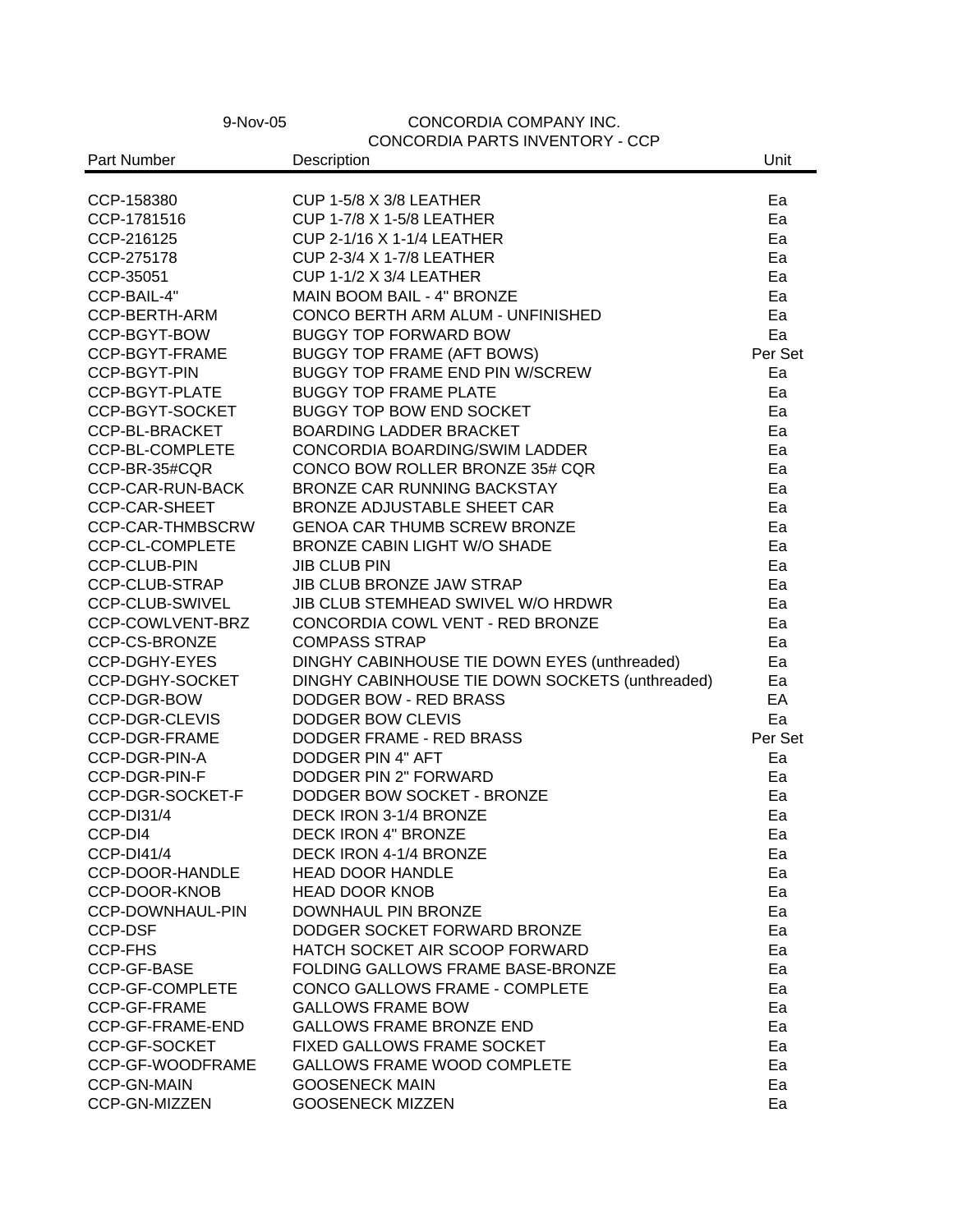| <b>CCP-GN-TACKPIN</b>   | MAIN GOOSENECK TACK PIN (BRONZE)    | Ea |
|-------------------------|-------------------------------------|----|
| <b>CCP-GNS-MAIN</b>     | <b>GOOSENECK SLIDE MAIN</b>         | Ea |
| CCP-GNS-MIZZEN          | <b>GOOSENECK SLIDE MIZZEN</b>       | Ea |
| <b>CCP-HAWSEPIPE</b>    | <b>HAWSE BUCKLER</b>                | Ea |
| CCP-HCP                 | <b>HATCH PULL RING</b>              | Ea |
| <b>CCP-HEELFITTING</b>  | <b>HEEL FITTING W/GUDGEON</b>       | Ea |
| <b>CCP-HOLDINGTANK</b>  | CONCORDIA CUSTOM HOLDING TANK       | Ea |
| <b>CCP-JIBCLUBTRVLR</b> | <b>BRONZE JIB CLUB TRAVELLER</b>    | Ea |
| <b>CCP-LPL</b>          | <b>LAVATORY PUMP LEATHER</b>        | Ea |
| CCP-MASTBOOT-LG         | YAWL MASTBOOT - LARGE               | Ea |
| CCP-MASTBOOT-SM         | YAWL MASTBOOT - SMALL               | Ea |
| <b>CCP-MIZZEN-TANG</b>  | TRANSOM BRONZE TANG MIZZEN          | Ea |
| <b>CCP-MS-SADDLE</b>    | MAINSHEET BRIDLE SADDLE             | Ea |
| <b>CCP-NL-SIDELIGHT</b> | <b>BRONZE P/S NAV LIGHTS</b>        | Ea |
| CCP-PAPER-HOLDER        | <b>TOILET PAPER HOLDER</b>          | Ea |
| CCP-PB-ARM              | CONCO BERTH ARM ALUM - UNFINISHED   | Ea |
| CCP-PB-SOCKET           | CONCO BERTH SOCKET - ALUMINUM       | Ea |
| CCP-PBF-FWDBERTH        | CONCO FWD PIPE BERTH W/MTG HARDWARE | Ea |
| CCP-PBF-MNTGFLNG        | <b>FWD BERTH MOUNTING FLANGE</b>    | Ea |
| CCP-PBF-PIVOTBRK        | FWD PIPE BERTH PIVOT BRACKET        | Ea |
| CCP-PBF-PIVOTPIN        | FWD BERTH PIVOT PIN - THREADED      | Ea |
| <b>CCP-PINTLE-LOWER</b> | RUDDER PINTLE LOWER BRONZE          | Ea |
| <b>CCP-PINTLE-UPPER</b> | RUDDER PINTLE/GUDGEON UPPER BRONZE  | Ea |
| CCP-SCREEN-10           | 10" BRONZE COCKPIT PORTLIGHT SCREEN | Ea |
| CCP-SCREEN-4-1/2        | 4-1/2" BRONZE ROUND PORTLIGHT SCREE | Ea |
| CCP-SCREEN-8            | 8" BRONZE RECTANGLE PORTLIGHT SCREE | Ea |
| CCP-SCREEN-9            | 9" BRONZE OVAL PORTLIGHT SCREEN     | Ea |
| CCP-SH-JAW-HINGE        | SKYLIGHT HATCH BRONZE JAW HINGE     | Ea |
| <b>CCP-SH-SLIDE</b>     | <b>SKYLIGHT HATCH SLIDE</b>         | Ea |
| <b>CCP-SH-SOCKET</b>    | SKYLIGHT HATCH SOCKETS              | Ea |
| <b>CCP-SH-SWIVELEYE</b> | SKYLIGHT HATCH SWIVEL EYE FORK      | Ea |
| CCP-SH-THMBSCRW         | SKYLIGHT HATCH SLIDE THUMB SCREW    | Ea |
| <b>CCP-SHD</b>          | <b>SKYLIGHT HATCH DOG</b>           | Ea |
| <b>CCP-SHP</b>          | <b>SKYLIGHT HATCH PIN</b>           | Ea |
| <b>CCP-SHS</b>          | <b>SKYLIGHT HINGE STRAP</b>         | Ea |
| CCP-SMOKEHEAD-B         | SMOKEHEAD - BRONZE                  | Ea |
| CCP-SMOKEHEAD-M         | SMOKEHEAD - MONEL                   | ьa |
| CCP-ST-3SS-ELBOW        | ELBOW SS 3"                         | Ea |
| CCP-ST-BASKET           | <b>STOVE BASKET</b>                 | Ea |
| CCP-ST-BOTTOM           | <b>STOVE BOTTOM</b>                 | Ea |
| <b>CCP-ST-CABIN</b>     | CONCORDIA CABIN STOVE - Complete    | Ea |
| CCP-ST-DAMPER-3"        | STOVE DAMPER - 3"                   | Ea |
| CCP-ST-DAMPER-4"        | STOVE DAMPER - 4"                   | Ea |
| CCP-ST-DOORKNOB         | <b>STOVE DOOR KNOB</b>              | Ea |
| CCP-ST-FLUE-3"SS        | <b>STOVE FLUE 3" SS</b>             | Ea |
| CCP-ST-FRONT            | <b>STOVE FRONT</b>                  | Ea |
| <b>CCP-ST-FRTLOADDR</b> | STOVE FRONT LOADING DOOR            | Ea |
| CCP-ST-GUARD-C          | STOVE TOP GUARD CLOSED END          | Ea |
| CCP-ST-GUARD-O          | STOVE TOP GUARD OPEN END            | Ea |
| CCP-ST-LEG              | <b>STOVE LEGS</b>                   | Ea |
| <b>CCP-ST-PICKUPHND</b> | STOVE TOP PICK-UP HANDLE            | Ea |
| CCP-ST-PICKUPPLT        | STOVE TOP PICK-UP PLATE             | Ea |